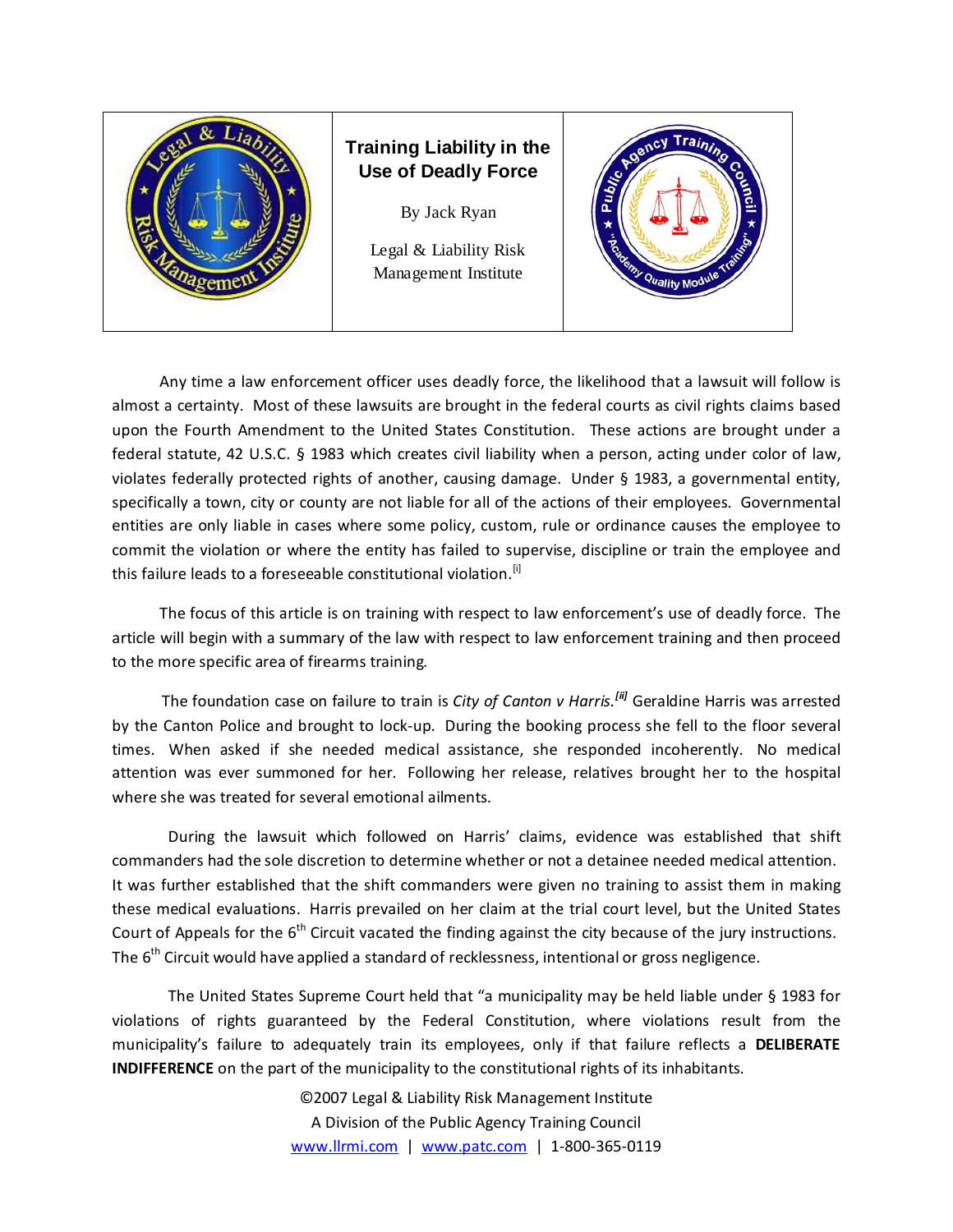It should be noted that failure to train cases can be established in two ways. The first involves a lack of training in an area where there is a patently obvious need for training, for example an officer who is untrained in deadly force unreasonably shoots someone. The second method of establishing a failure to train by an agency is to establish a pattern of conduct by officers that would put the final policymaker on notice and the policymaker failed to respond with training. Certain forms of conduct are beyond the reach of failure to train. For example, in *Walker v. City of New York,* a plaintiff who spent nineteen years in jail for a crime he did not commit brought a failure to train claim based on the department's failure to train its officers not to commit perjury.<sup>[iii]</sup> Walker's wrongful conviction was based upon perjured testimony by a police officer. The United States Court of Appeal for the 2<sup>nd</sup> Circuit asserted: "If the *conduct on which the claim is based is such that a common person would know the right response without training, there is no duty to train."* Some additional language from the Walker case provides further guidance as to when training is required. Specifically: when policy makers know "to a moral certainty that officers will confront a particular situation" and where "the situation present(s) a difficult choice or is there a history of mishandling by employees" and where "the wrong choice frequently result(s) in a deprivation of constitutional right."[iv]

Should policy makers know to a "moral certainty" that officers will be faced with making decisions on whether or not to use deadly force? Is the decision to use deadly force a difficult choice? Will the wrong choice frequently result in deprivations of a constitutional right? Decision making training with respect to the use of deadly force falls squarely within the description of a law enforcement task for which there is a patently obvious need for training.

 For many years law enforcement agencies trained officers the "how to" shoot by using marksmanship courses for firearms training. Officers would stand at various distances from paper targets and take aim. As training progressed, agencies began creating combat and stress courses that incorporated officer movement, target movement and limits on the amount of time an officer would have to fire. While these courses are sufficient in training officers how to shoot; they fail in training an officer when to shoot and they fail to reflect the conditions under which most officers are required to work.

 Almost 25 years ago, the courts began telling law enforcement that firearms training had to be more reflective of the conditions that officers would face while working. In Popow v. City of Margate<sup>[v]</sup>, an officer in foot pursuit of a suspected kidnapper fired as the kidnapper ran down the street. As a result, the officer accidentally shot Mr. Popow, killing him. While the court's reasoning in Popow with respect to the constitutional analysis of an accidental shooting would not be followed by courts today, the court's assertions with respect to firearm's training is still being cited by courts.

©2007 Legal & Liability Risk Management Institute In addressing the City of Margate's liability with respect to firearms training the court noted that the officer involved testified in his deposition that he was initially trained on deadly force at the police academy ten years prior to the shooting. His continued firearms training with respect to firearms consisted of going to a range twice a year. The court noted that there was no training with respect to low light conditions, moving targets or firing in residential areas. The court concluded that it was

> A Division of the Public Agency Training Council www.llrmi.com | www.patc.com | 1‐800‐365‐0119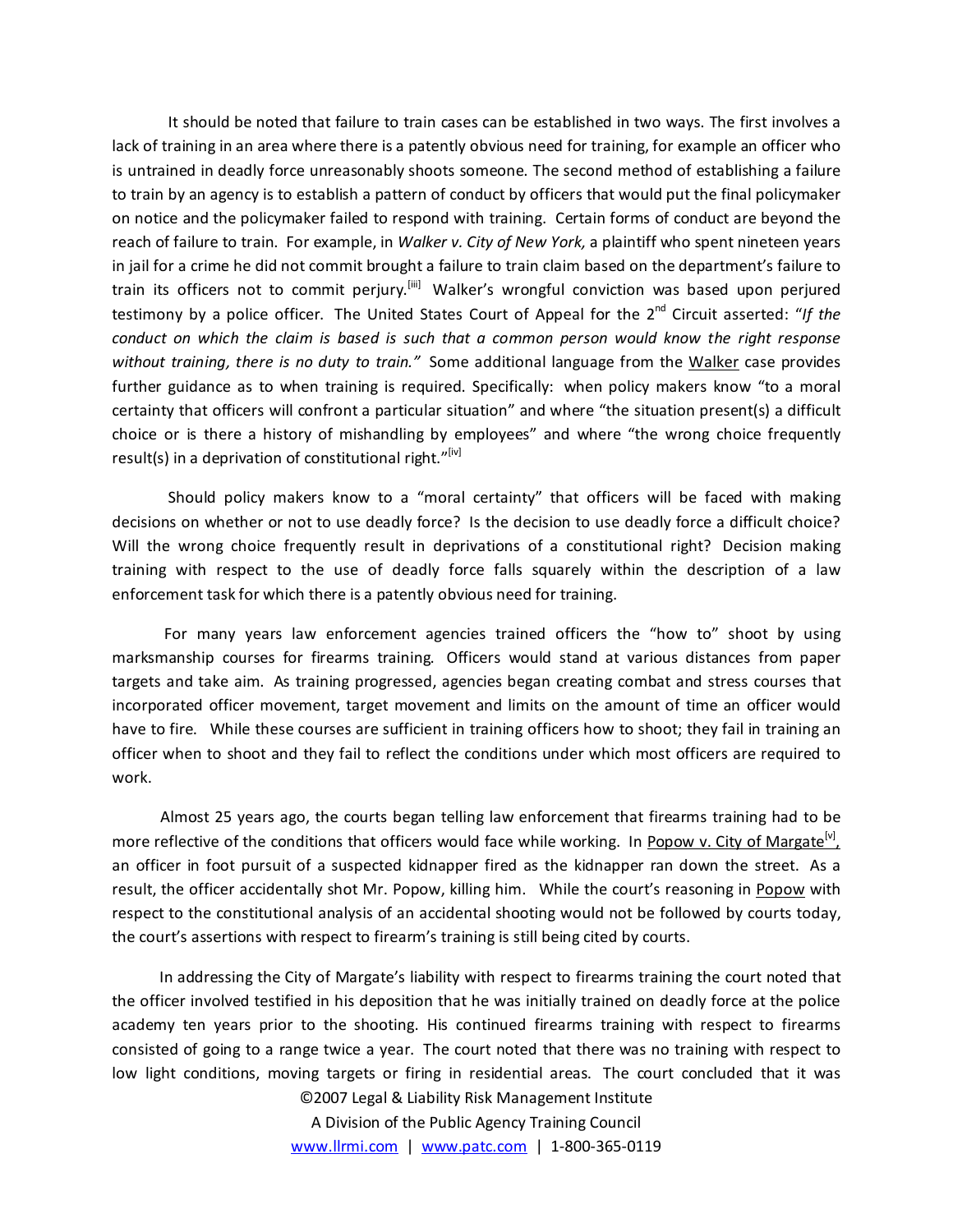entirely foreseeable that an officer from the City of Margate, a largely residential area, would have to pursue a fleeing (moving) suspect at night (low‐light). The court remanded the case back to the trial court after deciding that a jury could find the training provided by the City of Margate was grossly inadequate<sup>[vi]</sup>

 The need for training on the "when to" shoot is now an accepted fact among the courts. Unfortunately, many police agencies, due to a lack of resources, still have not developed training in this area. The failure to have "judgment" or "decisional" training with respect to the use of deadly force is a risk that agencies cannot afford to take.

In Zuchel v. Denver,<sup>[vii]</sup> the United States Court of Appeal examined a case which began when members of the Denver Police Department responded to a disturbance call at a fast-food restaurant. Upon arrival, officers were told that the subject responsible for the disturbance had gone around the corner. As officers turned the corner they observed Zuchel, who had his back to the officers, arguing with some teenagers. Someone shouted that Zuchel had a knife. As the officers approached Zuchel turned toward the officers, at which time Officer Spinharney fired four times, killing Zuchel. A pair of fingernail clippers was found next to Zuchel. Officer Spinharney's partner testified that she was surprised when Officer Spinharney fired because she was right next to Zuchel and about to grab him.

 Following a civil trial against the City of Denver, (the case against Officer Spinharney had been settled prior to trial); a jury came back with a verdict against the city for \$330,000 based upon a failure to adequately train. The City of Denver appealed. In upholding the verdict, the court cited testimony by a Denver police detective as well as testimony from the plaintiff's expert on police training. The detective testified that the only "shoot-don't shoot training" that existed at the time of Zuchel's death "consisted of a lecture and a movie." The plaintiff's police practices expert testified that if the only "shoot‐don't shoot" training officers received was a lecture and a movie, then the training was grossly inadequate.

In reviewing these two decisions, Popow and Zuchel, it is clearly established that law enforcement agencies must conduct firearms training on a regular basis; the firearms training must reflect the environment that officers are likely to face, i.e. moving targets, moving officers, low‐light conditions and residential areas if applicable to the agency being trained; and finally agencies must conduct decision making training with respect to when to use deadly force. Annual or semi‐annual qualification courses are simply insufficient for purposes of assisting officers in making deadly force decisions and for purposes of avoiding liability.

 Qualification courses and other courses which emphasize speed under stress and marksmanship, without decision making skills may actually enhance liability. Noted police practices expert G. Patrick Gallagher while speaking to groups nationally has recounted the story of an agency that determined that one of their officers had been involved in a bad shooting, fortunately for the officer's intended target, the officer missed. In order to remediate the officer's mistake, the agency sent the officer to the range where he underwent re-training. As a result, his shooting skills were enhanced, but his decision-making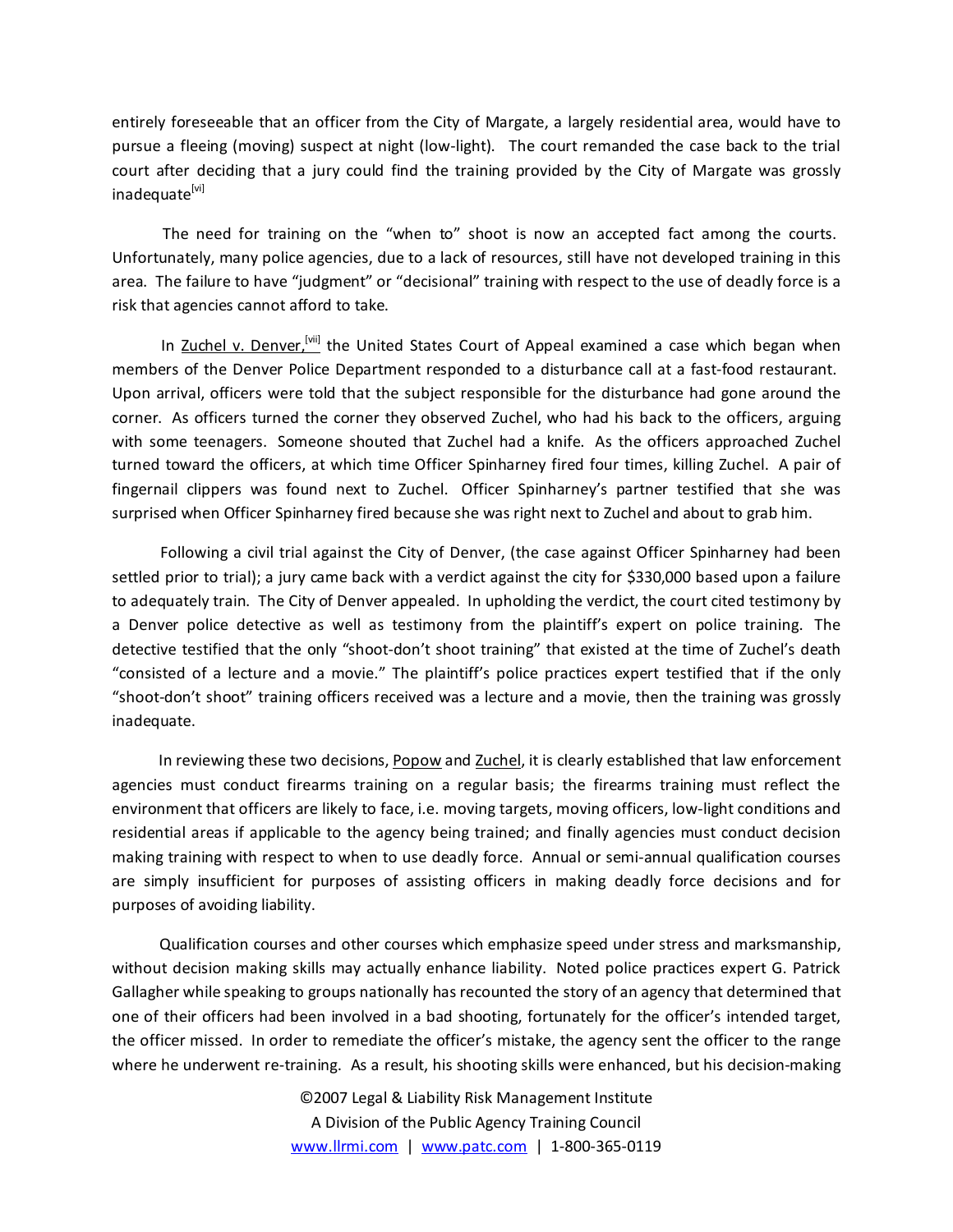skills with respect to deadly force remained unchanged. Thus, the agency now had a more skilled shooter who would more likely hit his target when he made a bad decision.

 Many cases emphasize the need for enhanced decision making skills with respect to use of force decisions. Allen v. Muskogee<sup>[viii]</sup> serves as one example. In Allen, officers responded to a call of a suicidal man. Upon their arrival at the scene they observed Mr. Allen, seated alone, in his vehicle with a gun. Within 90 seconds of their arrival, the officers rushed the car in an attempt to disarm Mr. Allen, rather than isolating and negotiating with him. When the officers rushed the car, Allen made a sudden movement toward the officers leading the officers to believe they were in danger of being shot. The officers opened fire and killed Allen.

 A police practices expert reviewing the case based his opinion of the department's training on the deposition of a training officer who testified that the officers' rushing of the car was consistent with their training. The expert opined that if rushing the vehicle was consistent with the department's training then the department's training was "contrary to every piece of training material in existence." As a result the court allowed the case to go forward against the agency. If the agency could have put forth documented training scenarios based upon this type of recurring incident, the plaintiff would not have been able to go fourth on this type of claim.

 A recent case from the United States District Court, Rhode Island provides an example of how documented training that incorporates shoot‐don't shoot may diminish or eliminate an agency's liability in a failure to train case. Young v. City of Providence<sup>[ix]</sup> involved every police department's worst nightmare. Two uniformed police officers responded to a call of two women fighting outside a late‐ night restaurant that was a common gathering spot after the local bars closed. When the officers arrived at the scene they observed a Hispanic male in the parking lot with a gun. One of the officers took cover behind a telephone pole and remained there throughout the ordeal. The second officer, who had completed field training by only eight days, took cover behind the passenger wheel‐well of the police cruiser, using the engine block as cover. The officers ordered the man to drop the gun and get on the ground. When the man complied with the officers' commands the officer behind the cruiser no longer had a visual observation of him. The officer then left his position and moved behind the rear bumper of the suspect's vehicle in an attempt to see him.

 As the officers continued shouting orders to take the Hispanic subject into custody, a second man came out of the restaurant brandishing a firearm. The second man, an African American male, wearing a heavy winter coat began approaching the Hispanic male. The officers ordered the man to drop his gun and when he failed to do so, both officers fired. Each of the officers fired, what would prove to be, fatal shots. As other officers arrived on the scene of this shooting it was learned that the African American male was an off-duty police officer, Cornel Young Jr., who was apparently going out to assist his brother officers.

In a bi-furcated trial a jury determined that the officer who fired at Officer Young from behind the telephone pole had acted reasonably while the second officer who had moved from his position of cover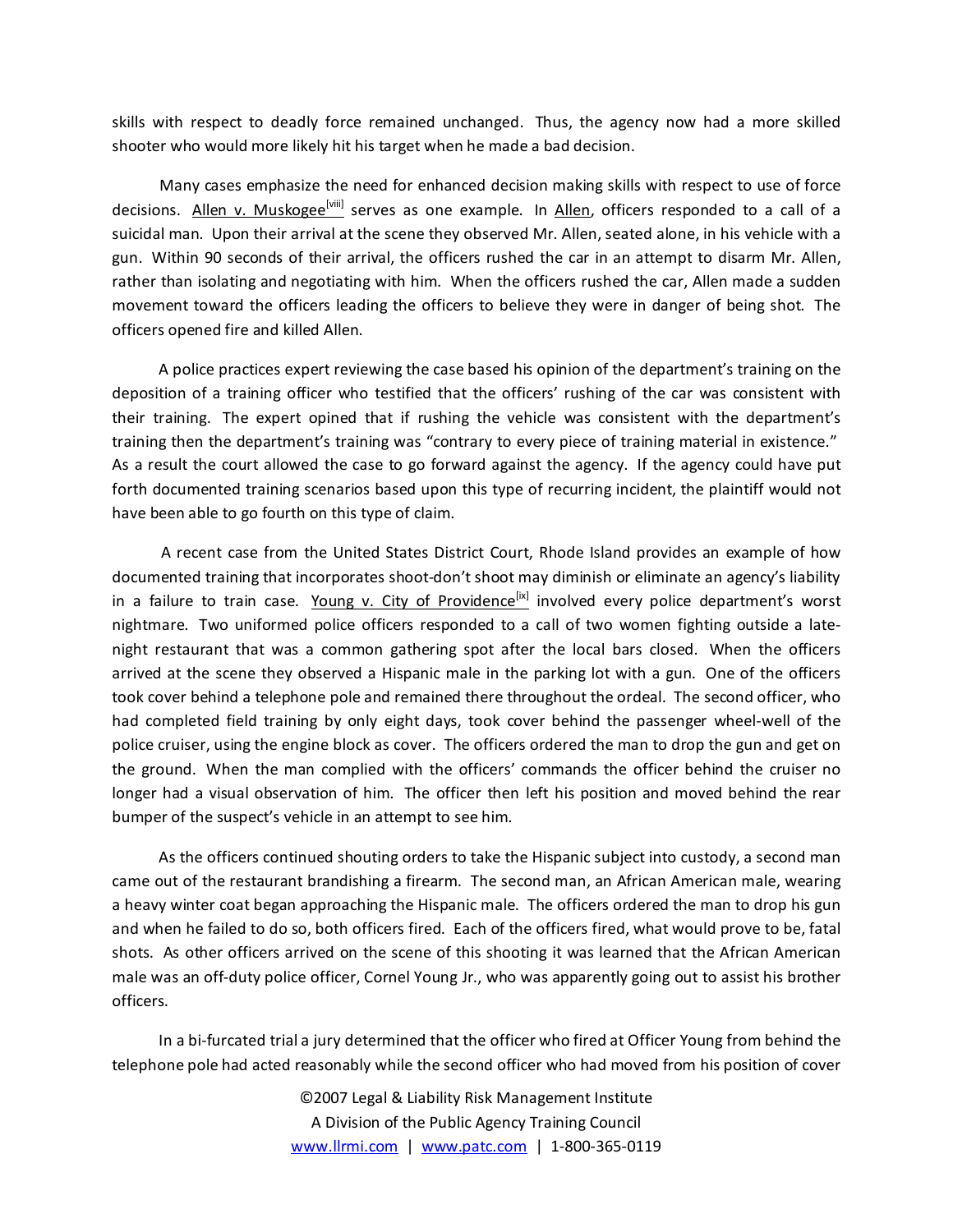behind the police vehicle prior to the shooting had acted unreasonably. The only clear distinction between the two officers was that one arguably left a good position of cover, while the second remained in a position of cover. Prior to the case moving on to its second phase where the plaintiff was alleging that the shooting was the result of the police department's failure to train its officers, the judge issued summary judgment for the department and the training officers who were named as defendants in the suit.  $[x]$ 

 In dismissing all of the failure to train claims the court cited to the documented training that the police department had conducted. This training included scenario based decision making training that included shoot-don't shoot decision making. The training also included training on an interactive firearms simulator where officers would have to give verbal commands, make decisions regarding cover, and in some cases make the ultimate decision of whether to shoot or don't shoot. As a result of the documented training the court concluded that the plaintiff would not be able to succeed on a claim that the department or its trainers were deliberately indifferent with respect to firearms and deadly‐force based training.<sup>[xi]</sup>

 In addition to the case law, model policies on use of force direct that agencies must conduct shoot-don't training.<sup>[xii]</sup> In a lawsuit that includes a failure to properly train on deadly force, police practices experts will use these model policies to support an opinion that the generally accepted police practice or the national standard is to conduct this type of training. An agency that fails to conduct this type of training faces the possibility that liability will be found if the failure in training has led to a bad shooting.

In developing shoot-don't shoot training, agencies should try to foresee as many possible scenarios that officers are likely to face. Every possible scenario cannot be foreseen, but many can be and training should be geared to the recurring circumstances that officers must deal with. Some examples would include situations that may be de‐escalated by a proper police response; response to emotionally disturbed persons; response to off-duty situations; response to suicide-by-cop situations; decision making with respect to good citizens who are in possession of firearms i.e. the store owner with a gun who is pursuing the robber from his store; vehicle involved firearms scenarios; circumstances where missed shots may endanger innocent persons; and persons turning with innocent objects in their hands.

Obviously, all of the scenarios should be conducted with varying environmental conditions such as low-lighting; residential or densely populated areas; and movement of both suspects and officers. The scenarios should also encompass a full force continuum evaluation with respect to officer response i.e. did the officer give verbal commands? Did the officer use other tools where they may have effectively resolved the event without resorting to deadly force where appropriate? Did the officer give a warning (where appropriate) before using deadly force?

In managing risk by conducting shoot‐don't shoot training, agencies may consider purchasing a firearms training simulator. The current technology in these simulators has greatly advanced over the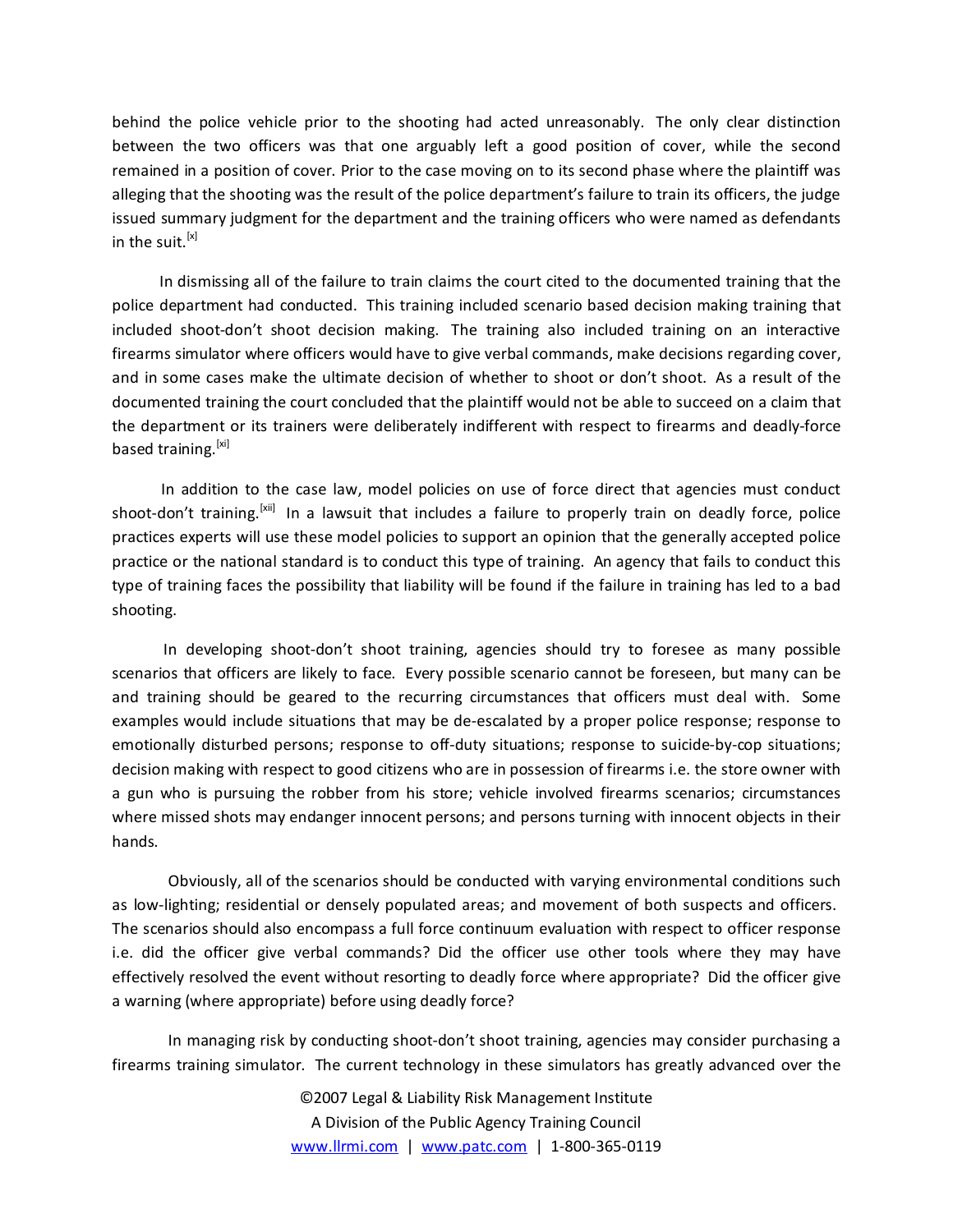past few years allowing training officers to escalate and de‐escalate scenarios in accordance with the response of the officer involved in the training. Some of the more advanced simulators, such as Advanced Interactive Systems, AIS® simulator, have scenario authoring capability such that agencies can develop their own scenarios. An agency that does not have the resources for scenario development can also purchase canned scenarios that have been developed by their simulator's manufacturer. For example, AIS has hundreds of pre‐produced scenarios, each containing numerous branching options depending on officer response, for all of the various law enforcement functions.

While no agency is immune from a lawsuit, no agency can afford to sit back in a defenseless posture. One of the most effective methods of avoiding agency liability is through proper, thorough and documented training. No agency can afford to be without such training. Proper training will undoubtedly lead to better decisions by officers as well. These better decisions also place the individual officer in a position of strength when the lawsuit is filed. Although no officer or agency likes to be served with a lawsuit, there is a great deal of satisfaction when the suit is dismissed due to the investment of the agency and officer in training and professionalism.

*Author: Jack Ryan, J.D., is a retired police captain from the Providence Police Department, Providence,* Rhode Island. He is admitted to the practice of law in Rhode Island and the United Stated Federal District Court. Jack is a national trainer for Public Agency Training Council (PATC) and conducts training on Civil *Liability and Risk Management for Law Enforcement Agencies and Schools throughout the United States. Captain Ryan has been recognized by the Federal Courts as an expert in police practices and law* enforcement policy and training. Jack is also a co-director of the Law Enforcement Liability and Risk *Management Institute. (LLRMI).*

## **Jack Ryan may be contacted through LLRMI/PATC at 800‐365‐0119 or through www.patc.com**

©2007 Legal & Liability Risk Management Institute

A Division of the Public Agency Training Council

www.llrmi.com | www.patc.com | 1‐800‐365‐0119

CITATIONS:

<sup>&</sup>lt;sup>[i]</sup> Note, State Government entities and state actors acting in their official capacity cannot be sued in federal court under § 1983 due to the Eleventh Amendment's bar against such suits. See E.G. Will v. Michigan Department of State Police, 491 U.S. 58 (1989).

<sup>&</sup>lt;sup>[ii]</sup> City of Canton v Harris, 489 U.S. 378 (1989).

<sup>[</sup>iii ] Walker v. City of New York*,* 974 F.2d 293 (2d Cir. 1992).

 $^{[iv]}$  Id.

<sup>&</sup>lt;sup>[v]</sup> Popow v. City of Margate, 476 F. Supp. 1237 (Dist. N.J. 1979).

<sup>&</sup>lt;sup>[vi]</sup> Note, the standard for failure to train was set forth in City of Canton v. Harris which was decided after Popow and is a "deliberate indifference" standard.

 $^{[vii]}$  Zuchel v. Denver, 997 F.2d 730 (10<sup>th</sup> Cir. 1993).

 $[<sup>Viiii]</sup>$  Allen v. Muskogee, 119 F.3d 837 (10<sup>th</sup> Cir. 1997).

<sup>&</sup>lt;sup>[ix]</sup> Young v. City of Providence, 2004 U.S. Dist. LEXIS 1847 (R.I. 2004).

 $^{[x]}$  Note, the case is currently under appeal to the United States Court of Appeal  $1<sup>st</sup>$  Circuit.

<sup>[</sup>xi] Note, the author of this article was one of the defendants who was granted summary judgment in this decision.